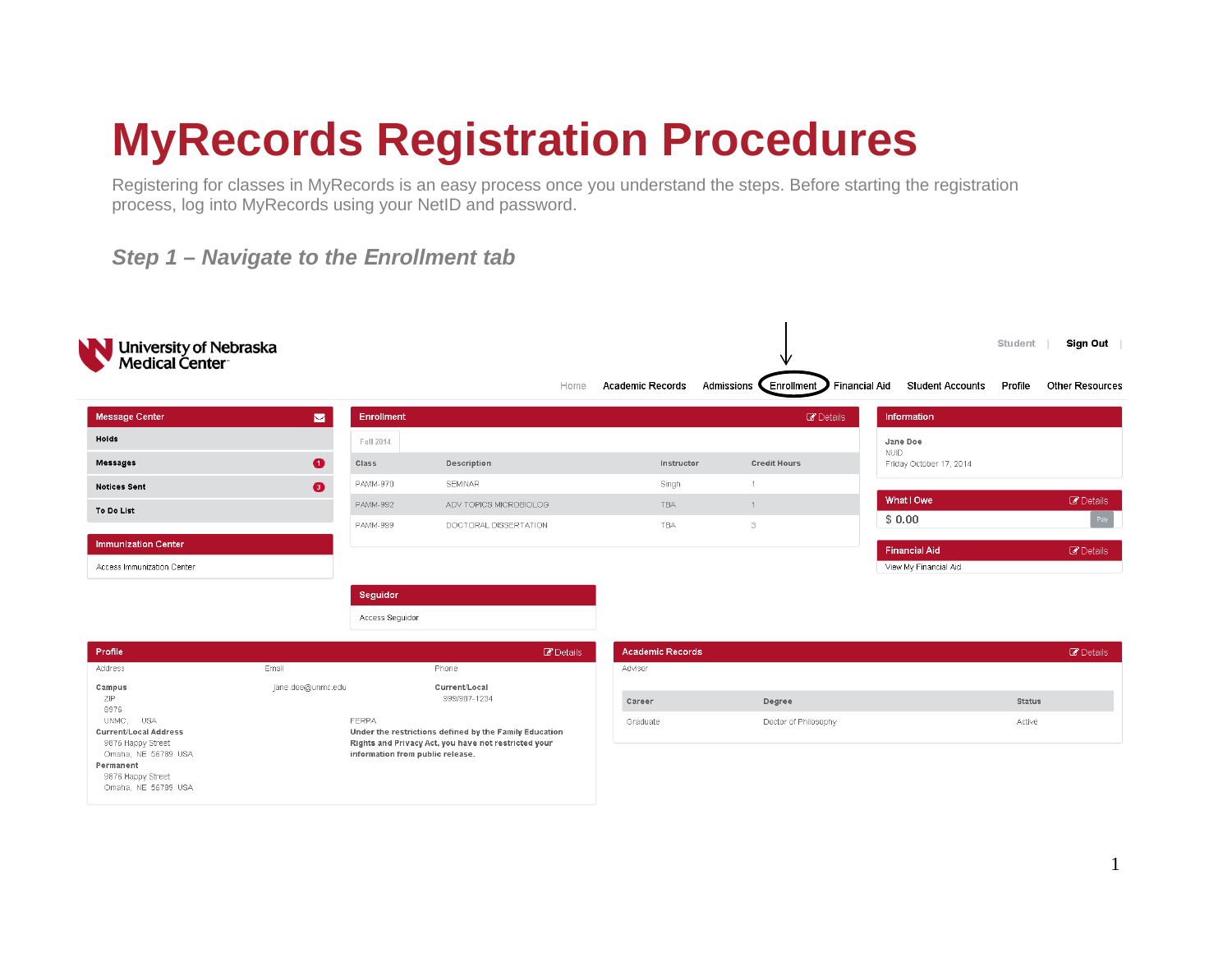### *Step 2 – Select the Term and Add a Class or Classes to your Enrollment Shopping Cart*

You add classes by searching and selecting classes from the class schedule. There are two search options. The **Quick Search** is great if you have a class number or know the class you want to view, for example PAMM 970. The **Advanced Search,** which can be accessed by the **Advanced Search** button, allows for a more extensive class search.

| <b>NUNMC</b> MyRecords                               |                                                         |          |                  |                          |                      | Student<br>Sign Out                                                                                                                       |
|------------------------------------------------------|---------------------------------------------------------|----------|------------------|--------------------------|----------------------|-------------------------------------------------------------------------------------------------------------------------------------------|
|                                                      |                                                         | Home     | Academic Records | Admissions<br>Enrollment | <b>Financial Aid</b> | Other Resources<br><b>Student Accounts</b><br>Profile                                                                                     |
| <b>Enrollment</b>                                    |                                                         |          |                  |                          |                      | Information                                                                                                                               |
| Fall 2019<br>Spring 2020                             |                                                         |          |                  |                          |                      | NUID.<br>Thursday October 31, 2019                                                                                                        |
| <b>Shopping Cart</b>                                 |                                                         |          |                  |                          |                      | <b>Message Center</b><br>$\blacksquare$                                                                                                   |
| Class                                                | Description                                             | Location | Instructor       | <b>Credit Hours</b>      |                      | Holds                                                                                                                                     |
| BIOS-999-1 -                                         | <b>DISSERTATION</b><br><b>DOCTORAL</b>                  | TBA      | TBA              | $\sqrt{1}$               |                      | <b>Messages</b>                                                                                                                           |
| Search by Class Nbr., Subject Catalog Nbr., or Title |                                                         |          |                  |                          | Q Search             | <b>Notices Sent</b>                                                                                                                       |
| Advanced Search<br>$\leftarrow$                      |                                                         |          |                  | Proceed to Enroll        |                      | To Do List                                                                                                                                |
| <b>Enrolled Classes</b>                              |                                                         |          |                  |                          |                      | <b>Change Of Status</b>                                                                                                                   |
| <b>Class Details Drop Class</b>                      | BIOS-999 1 DOCTORAL DISSERTATION (RSC) - 1 credit hours |          |                  |                          | $E$ Print            | Complete this Change Of Status Form if you plan to request:<br>o Leave of Absence from UNMC<br>. Return from a Leave of Absence from UNMC |
| <b>Dropped Classes</b>                               |                                                         |          |                  |                          |                      | o Update Expected Graduation Term<br>o Withdraw from UNMC                                                                                 |
| No dropped classes                                   |                                                         |          |                  |                          |                      |                                                                                                                                           |
|                                                      |                                                         |          |                  |                          |                      | $\mathcal{C}$<br><b>Links</b>                                                                                                             |
|                                                      |                                                         |          |                  |                          |                      | <b>UNMC Catalog</b>                                                                                                                       |
|                                                      |                                                         |          |                  |                          |                      | Film a more                                                                                                                               |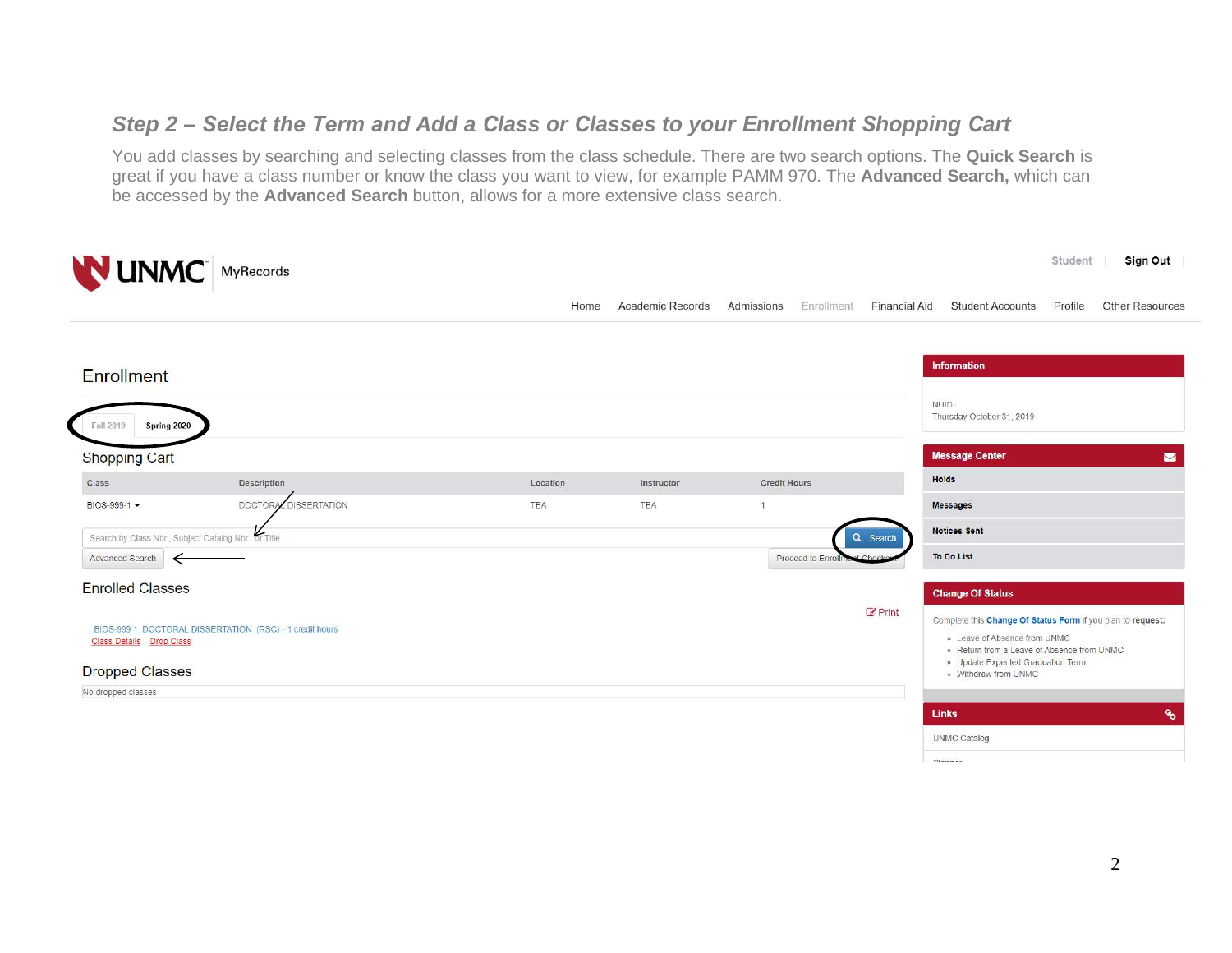We recommend that you use the **Advanced Class Search** and start with a course **Subject**. If you know the course number you want, you can find it by using the **Catalog Number** drop down box. Only courses offered that term will appear as options.

| University of Nebraska<br>Medical Center                                       |                                 |            |                    |                                        |                                                 | Student | Sign Out               |
|--------------------------------------------------------------------------------|---------------------------------|------------|--------------------|----------------------------------------|-------------------------------------------------|---------|------------------------|
|                                                                                | <b>Academic Records</b><br>Home | Admissions | Enrollment         | Financial Aid                          | <b>Student Accounts</b>                         | Profile | <b>Other Resources</b> |
| <b>Advanced Class Search</b>                                                   |                                 |            | Back to Enrollment |                                        | Information<br>Jane Doe                         |         |                        |
| Term<br>Fall 2014                                                              |                                 |            |                    | <b>NUID</b><br>$\overline{\mathbf{v}}$ | Friday October 17, 2014                         |         |                        |
| Subject<br>Pathology & Microbiology                                            |                                 |            |                    | $\pmb{\mathrm{v}}$                     | <b>Message Center</b>                           |         | $\blacksquare$         |
| <b>Catalog Number</b>                                                          |                                 |            |                    | $\pmb{\mathrm{v}}$                     | Holds<br><b>Messages</b>                        |         |                        |
| <b>Last Name Search</b>                                                        |                                 |            |                    |                                        | <b>Notices Sent</b>                             |         |                        |
| Select Days of the Week                                                        |                                 |            |                    |                                        | To Do List<br>Links                             |         | $\mathcal{Q}_0$        |
| <b>Monday</b><br>■ Tuesday ■ Wednesday ■ Thursday ■ Friday ■ Saturday ■ Sunday |                                 |            |                    |                                        | Bookstore                                       |         |                        |
| Course Key Work                                                                |                                 |            |                    |                                        | Change of Campus<br>Enrollment Verification     |         |                        |
| Open Classes<br><b>Class Start Time</b>                                        |                                 |            |                    |                                        | CARE-Campus Records                             |         |                        |
| greater than or equal to<br><b>Class End Time</b>                              |                                 |            |                    | $\pmb{\mathrm{v}}$                     | Intercampus Registration<br>Name Change Request |         |                        |
| less than or equal to                                                          |                                 |            |                    | $\mathbf v$                            | Request Official Transcript                     |         |                        |
| Clear   Search                                                                 |                                 |            |                    |                                        | Request Unofficial Transcript                   |         |                        |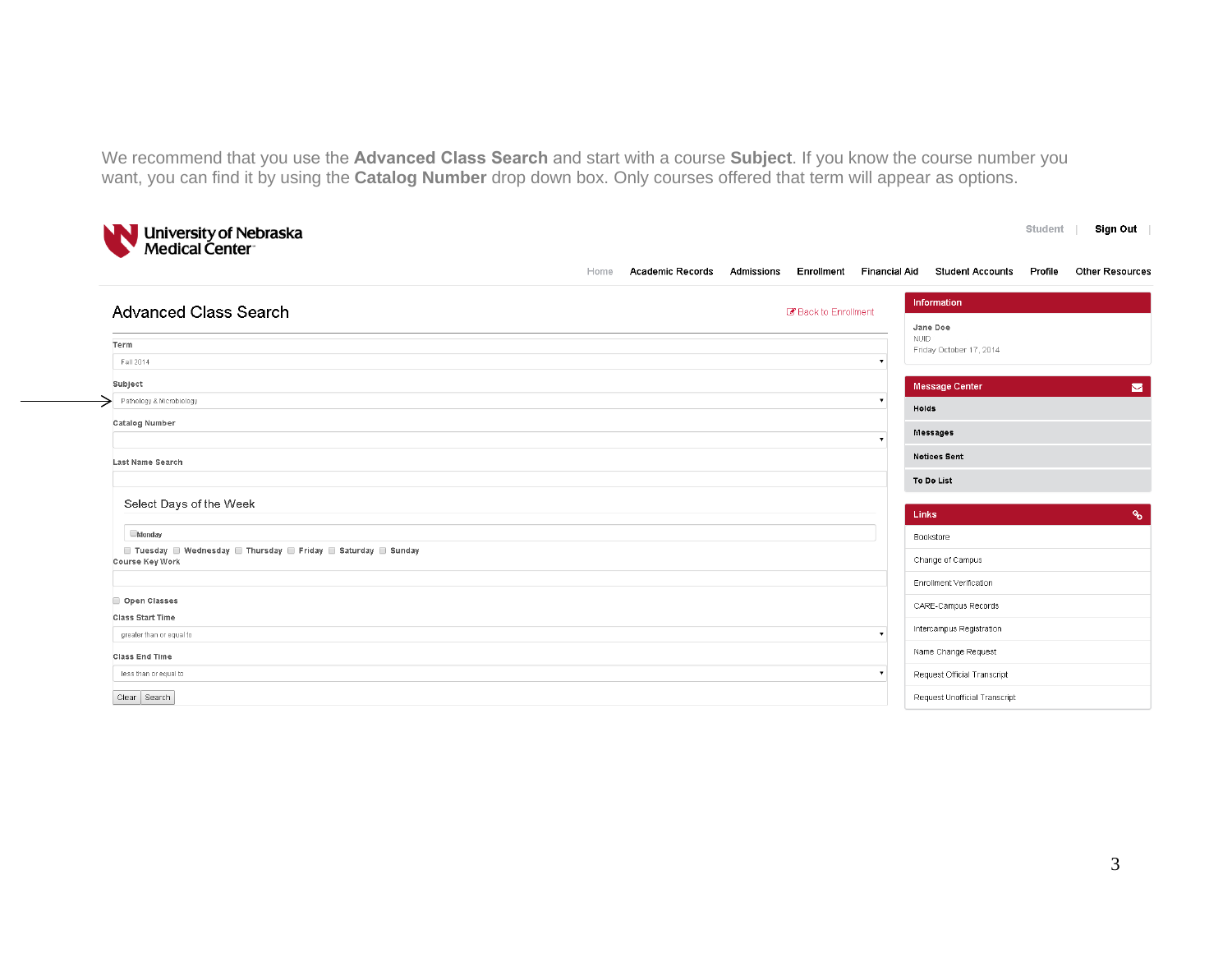Once you have entered your search criteria, click the **Search** button. You will be presented with a list of all classes that meet your criteria. The list of classes will look like this:



|                                                 | <b>Academic Records</b><br>Home | <b>Financial Aid</b><br>Enrollment<br>Admissions | <b>Student Accounts</b><br>Profile     | <b>Other Resources</b> |
|-------------------------------------------------|---------------------------------|--------------------------------------------------|----------------------------------------|------------------------|
| <b>Search Results</b>                           |                                 | Back to Enrollment                               | Information<br>Jane Doe                |                        |
| Q / Displaying Results 1 - 15 of 15             |                                 |                                                  | <b>NUID</b><br>Friday October 17, 2014 |                        |
| PAMM- 690: BIOLOGY OF DISEASE (5 hrs)           |                                 |                                                  | <b>Message Center</b>                  | $\triangleright$       |
| PAMM- 690: BIOLOGY OF DISEASE (5 hrs)           |                                 |                                                  | Holds                                  |                        |
| PAMM- 690: BIOLOGY OF DISEASE (5 hrs)           |                                 |                                                  | Messages                               |                        |
| PAMM- 720: PATHOLOGIC ANATOMY (4 hrs)           |                                 |                                                  | <b>Notices Sent</b>                    |                        |
| PAMM- 760: OFF CAMPUS ELECTIVE (4 hrs)          |                                 |                                                  | To Do List                             |                        |
| PAMM- 760A: OFF CAMPUS ELECTIVE (0 hrs)         |                                 |                                                  | Links                                  | o s                    |
| PAMM-799: SPECIAL PROBLEM&RSCH (4-6 hrs)        |                                 |                                                  | Bookstore                              |                        |
| PAMM-830: CLIN LAB MANAGEMENT (3 hrs)           |                                 |                                                  | Change of Campus                       |                        |
| PAMM-857: MEDICAL IMMUNOLOGY (2 hrs)            |                                 |                                                  | Enrollment Verification                |                        |
| PAMM-896: NON-THESIS RESEARCH (1-9 hrs)         |                                 |                                                  | CARE-Campus Records                    |                        |
| PAMM-899: MASTERS THESIS (1-9 hrs)              |                                 |                                                  | Intercampus Registration               |                        |
| PAMM-950: SPECIAL TOPICS (1-3 hrs)              |                                 |                                                  | Name Change Request                    |                        |
| PAMM- 970: SEMINAR (1 hrs)                      |                                 |                                                  | Request Official Transcript            |                        |
| PAMM-992: ADV TOPICS MICROBIOLOGY (1 hrs)       |                                 |                                                  | Request Unofficial Transcript          |                        |
| ADV TOPICS MICROBIOLOGY - BIOMEDICAL LITERATURE |                                 |                                                  |                                        |                        |
| PAMM-999: DOCTORAL DISSERTATION (1-15 hrs)      |                                 |                                                  |                                        |                        |

Student | Sign Out |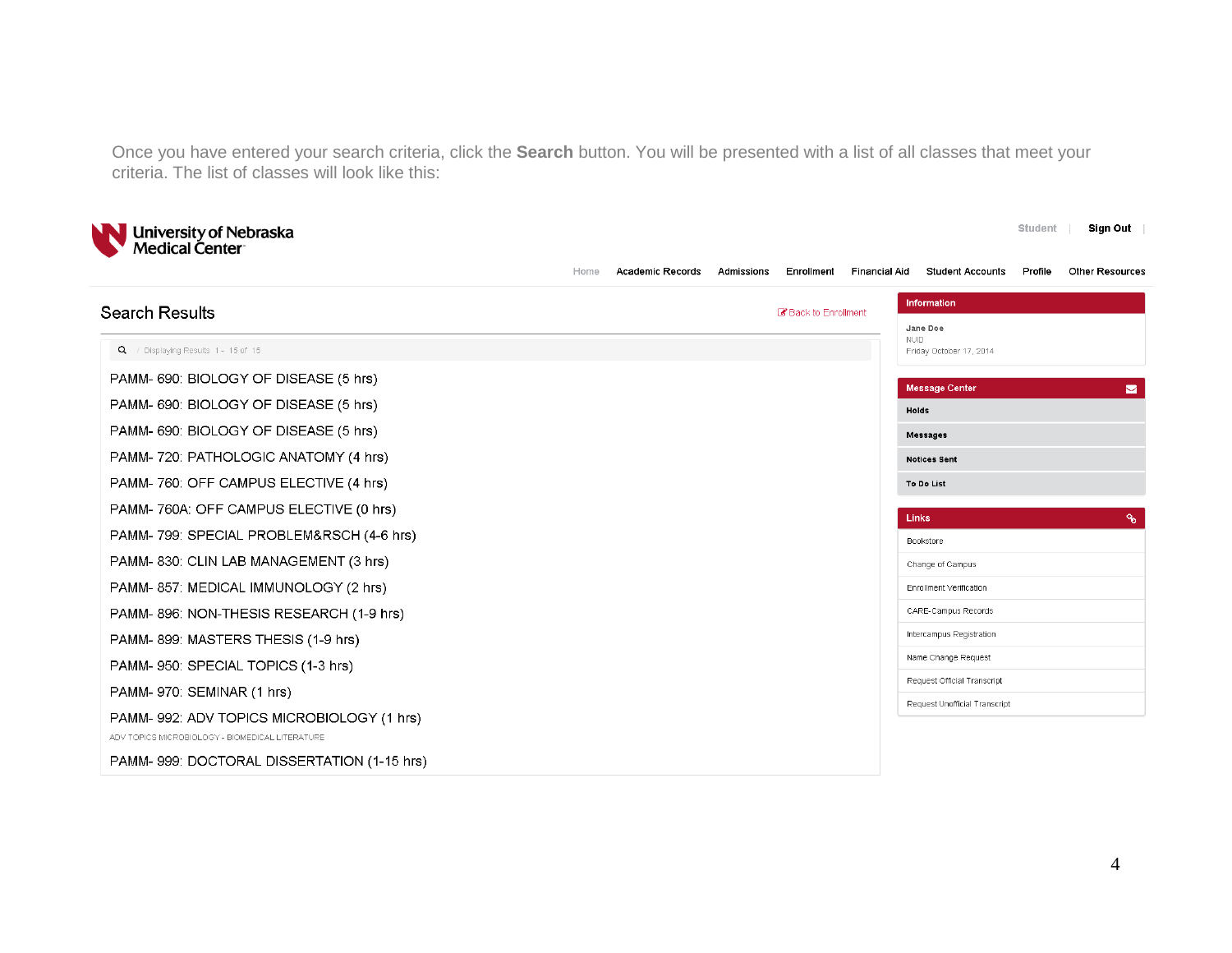Once you have selected the class that you want to add to your shopping cart, click on the **Add to Cart** button.

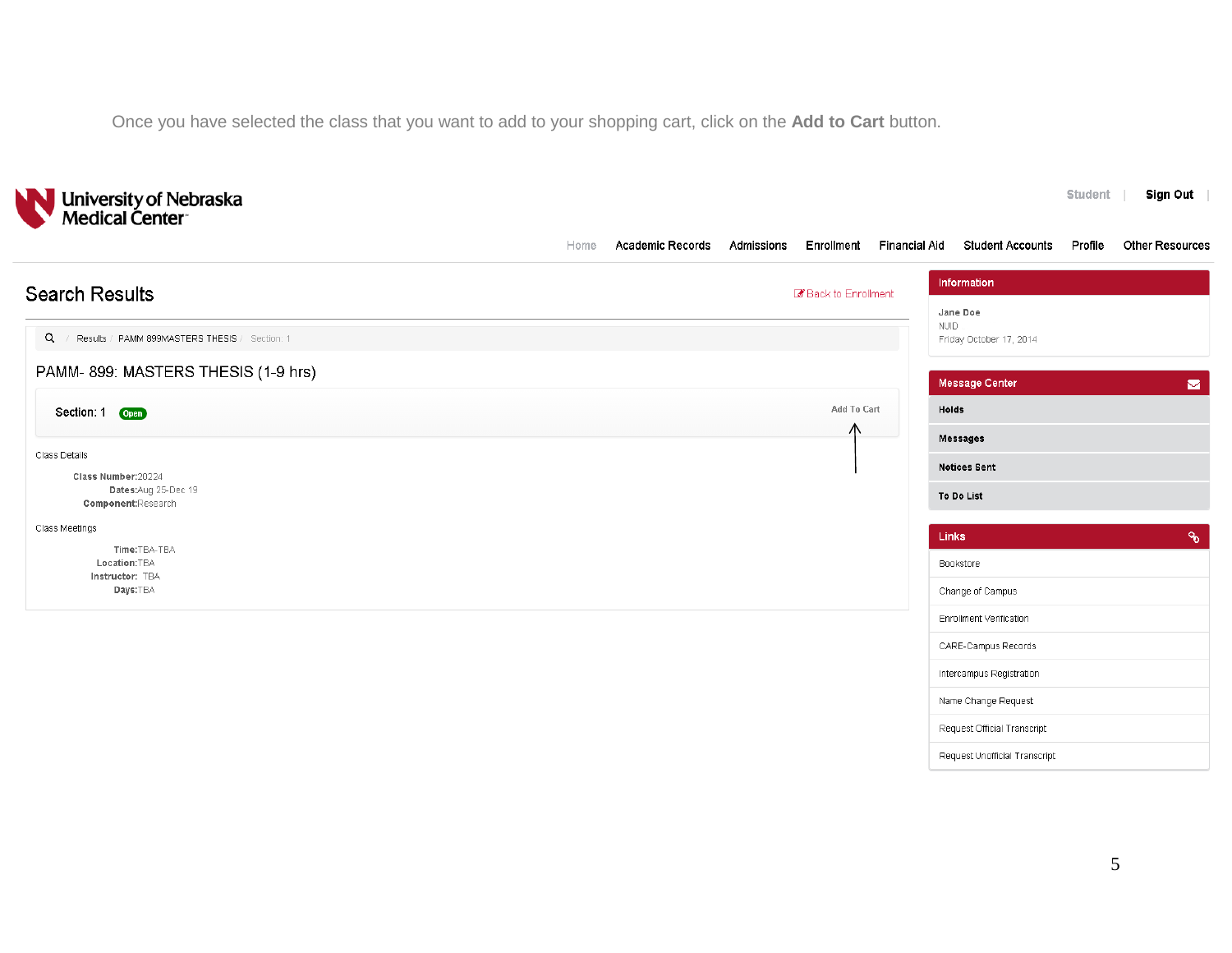**Entering Units for variable credit hour classes:** 

For variable credit hour classes, select the number of credit hours that you would like to enroll in and click **Continue.**

| University of Nebraska<br>Medical Center                                        | <b>Class Options</b>                                     | $\times$                | Sign Out<br>Student                                                           |
|---------------------------------------------------------------------------------|----------------------------------------------------------|-------------------------|-------------------------------------------------------------------------------|
|                                                                                 |                                                          | Enrollment              | <b>Financial Aid</b><br><b>Student Accounts</b><br>Other Resources<br>Profile |
| <b>Search Results</b>                                                           | PAMM 899-1: MASTERS THESIS<br>₩<br><b>Number Credits</b> | Back to Enrollment      | Information<br>Jane Doe                                                       |
| $\alpha$<br>Results / PAMM 899MASTERS THESIS / Section: 1                       | $\overline{1}$                                           | $\mathbf{v}$            | <b>NUID</b><br>Friday October 17, 2014                                        |
| PAMM- 899: MASTERS THESIS (1-9 hrs)                                             |                                                          |                         | <b>Message Center</b><br>$\blacksquare$                                       |
| Section: 1 Open                                                                 | Close                                                    | Continue<br>Add To Cart | Holds                                                                         |
| Class Details                                                                   |                                                          |                         | <b>Messages</b>                                                               |
| Class Number:20224<br>Dates:Aug 25-Dec 19<br>Component:Research<br>Career: GRAD |                                                          |                         | <b>Notices Sent</b><br>To Do List                                             |
| <b>Class Status:Active</b><br>Status:Open                                       |                                                          |                         | $\mathcal{P}_{\mathbf{0}}$<br>Links                                           |
| Seats Available:997<br>Seats Cap:999                                            |                                                          |                         | Bookstore                                                                     |
| Seats Taken:2<br>Type:In Person                                                 |                                                          |                         | Change of Campus                                                              |
| Class Topic:<br>Wait Cap:                                                       |                                                          |                         | Enrollment Verification                                                       |
| Wait Available:0<br><b>Current Wait:</b>                                        |                                                          |                         | CARE-Campus Records                                                           |
| Session: Regular Academic Session<br>Consent: No Special Consent Required       |                                                          |                         | Intercampus Registration                                                      |
| Permits:0                                                                       |                                                          |                         | Name Change Request                                                           |
| Class Meetings<br>Time:TBA-TBA                                                  |                                                          |                         | Request Official Transcript                                                   |
| Location:TBA<br>Instructor: TBA<br>Days:TBA<br>Campus:                          |                                                          |                         | Request Unofficial Transcript                                                 |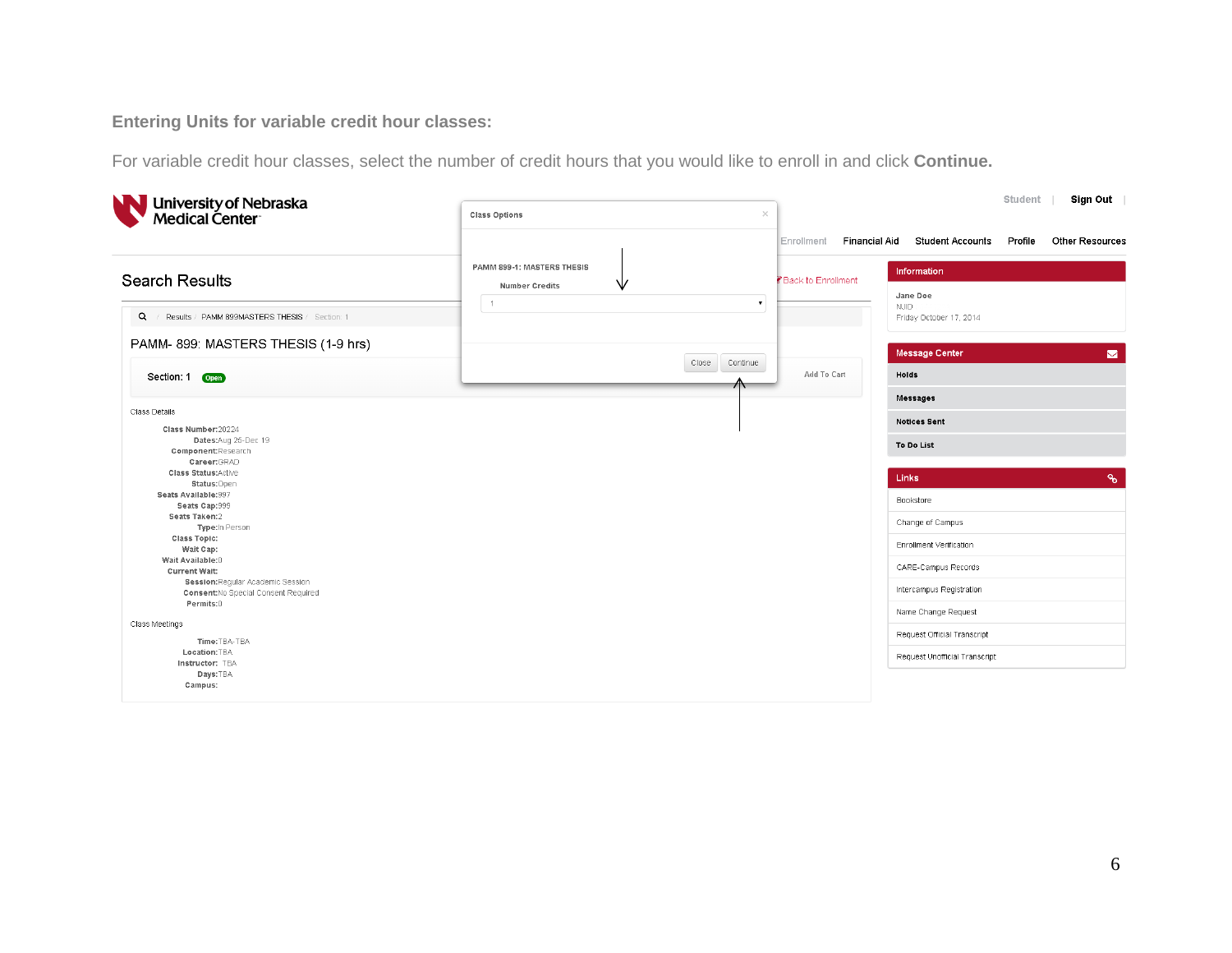#### *Step 3 – Submit your Shopping Cart to the Enrollment Process*

Adding a class to your shopping cart does not reserve your spot in the class and does not mean you are registered in the class. You can leave classes in your shopping cart as long as you want, but you are not actually registered in them until you complete the registration process.

To begin the actual registration process, click on the **Proceed to Enrollment Checkout** button located beneath your shopping cart. This will take you to the registration confirmation page.

|                         | University of Nebraska<br>Medical Center             |                 |            |                         |                                |                |                                                    | Student | Sign Out              |
|-------------------------|------------------------------------------------------|-----------------|------------|-------------------------|--------------------------------|----------------|----------------------------------------------------|---------|-----------------------|
|                         |                                                      |                 | Home       | <b>Academic Records</b> | Enrollment<br>Admissions       | Financial Aid  | <b>Student Accounts</b>                            | Profile | Other Resources       |
| <b>Enrollment</b>       |                                                      |                 |            |                         |                                |                | Information                                        |         |                       |
| Fall 2014               |                                                      |                 |            |                         |                                |                | Jane Doe<br><b>NUID</b><br>Friday October 17, 2014 |         |                       |
| Shopping Cart           |                                                      |                 |            |                         |                                |                | <b>Message Center</b>                              |         | $\blacktriangleright$ |
| Class                   | Description                                          | Location        | Instructor |                         | <b>Credit Hours</b>            |                | Holds                                              |         |                       |
| PAMM-899                | MASTERS THESIS                                       | TBA             | TBA        | $\mathbf{1}$            |                                |                | <b>Messages</b>                                    |         |                       |
|                         | Search by Class Nbr., Subject Catalog Nbr., or Title |                 |            |                         |                                | Q Search       | <b>Notices Sent</b>                                |         |                       |
| Advanced Search         |                                                      |                 |            |                         | Proceed to Enrollment Checkout |                | To Do List                                         |         |                       |
| <b>Enrolled Classes</b> |                                                      |                 |            |                         |                                |                | Links                                              |         | $\delta$              |
|                         |                                                      |                 |            |                         |                                | $\alpha$ Print | Bookstore                                          |         |                       |
| Class                   | Description                                          | Time            | Location   | Instructor              | <b>Credit Hours</b>            |                | Change of Campus                                   |         |                       |
| PAMM-970 -              | SEMINAR                                              | TBA-TBA         | <b>TBA</b> | Singh                   | $\mathbf{1}$                   |                | <b>Enrollment Verification</b>                     |         |                       |
| PAMM-992 -              | ADV TOPICS MICROBIOLOG                               | 12:00PM-01:00PM | <b>TBA</b> | TBA                     | $\mathbf{1}$                   |                | CARE-Campus Records                                |         |                       |
| PAMM-999 -              | DOCTORAL DISSERTATION                                | TBA-TBA         | TBA        | TBA                     | 3                              |                | Intercampus Registration                           |         |                       |
| Dropped Classes         |                                                      |                 |            |                         |                                |                | Name Change Request                                |         |                       |
| No dropped classes      |                                                      |                 |            |                         |                                |                | Request Official Transcript                        |         |                       |
|                         |                                                      |                 |            |                         |                                |                | Request Unofficial Transcript                      |         |                       |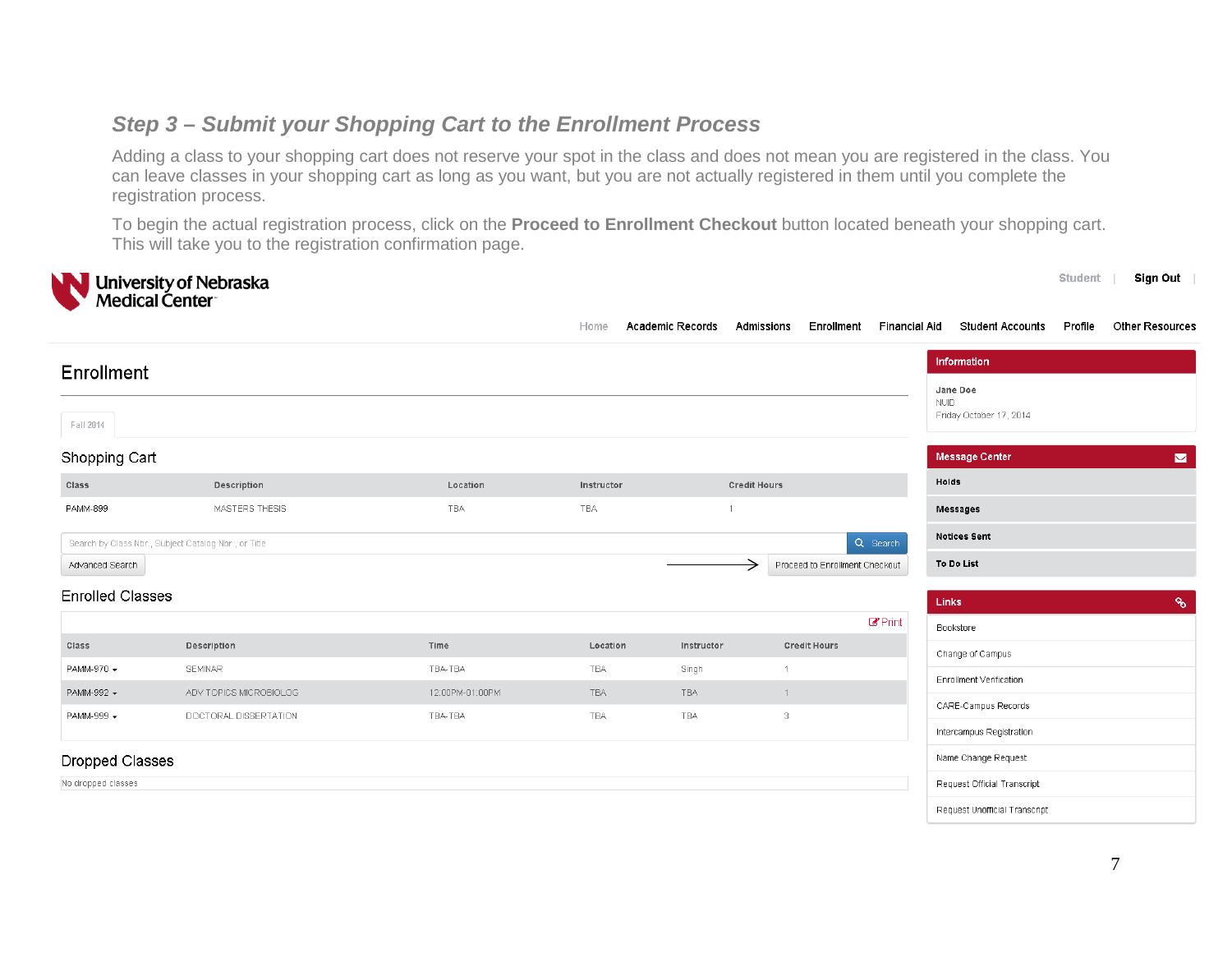Check the box next to the class you would like to enroll in.

You can edit **Variable Credit Hour Units** or Add a **Permission Number** for the course if needed before you complete your enrollment. Click on the **Enroll Selected** button to submit your shopping cart to the system for processing.

**Important Tip** – Clicking the **Save** button will not enroll you in classes. The **Save** button saves any changes you might have made but leaves the courses in your shopping cart.

| University of Nebraska<br>Medical Center                   |            |                |      | Home    | <b>Academic Records</b> | Admissions<br>Enrollment                       | <b>Sign Out</b><br>Student  <br>Other Resources<br>Financial Aid<br><b>Student Accounts</b><br>Profile |
|------------------------------------------------------------|------------|----------------|------|---------|-------------------------|------------------------------------------------|--------------------------------------------------------------------------------------------------------|
| <b>Enrollment Checkout</b>                                 |            |                |      |         |                         | Back to Enrollment                             | Information                                                                                            |
| $\rightarrow$ $\cdot$ $\Box$ PAMM-899: MASTERS THESIS Open |            |                |      |         |                         |                                                | Jane Doe<br>NUID.                                                                                      |
| Class Type                                                 | Class Nbr. | Section        | Days | Time    | Location                | Instructor                                     | Friday October 17, 2014                                                                                |
| <b>RSC</b>                                                 | 20224      | $\overline{1}$ | TBA  | TBA-TBA | TBA                     | TBA                                            | <b>Message Center</b><br>$\blacktriangleright$                                                         |
| Permission Nbr.                                            |            |                |      |         |                         |                                                | Holds                                                                                                  |
| Permission Nbr.                                            |            |                |      |         |                         |                                                | Messages                                                                                               |
| Units<br>$\overline{1}$                                    |            |                |      |         |                         |                                                | <b>Notices Sent</b><br>$\pmb{\mathrm{v}}$                                                              |
|                                                            |            |                |      |         | Save                    | <b>Enroll Selected</b><br>Return to Enrollment | To Do List                                                                                             |
|                                                            |            |                |      |         |                         | Λ                                              | $\mathcal{P}_{\mathbf{0}}$<br>Links                                                                    |
|                                                            |            |                |      |         |                         |                                                | Bookstore                                                                                              |
|                                                            |            |                |      |         |                         |                                                | Change of Campus                                                                                       |
|                                                            |            |                |      |         |                         |                                                | Enrollment Verification                                                                                |
|                                                            |            |                |      |         |                         |                                                | CARE-Campus Records                                                                                    |
|                                                            |            |                |      |         |                         |                                                | Intercampus Registration                                                                               |
|                                                            |            |                |      |         |                         |                                                | Name Change Request                                                                                    |
|                                                            |            |                |      |         |                         |                                                | Request Official Transcript                                                                            |
|                                                            |            |                |      |         |                         |                                                | Request Unofficial Transcript                                                                          |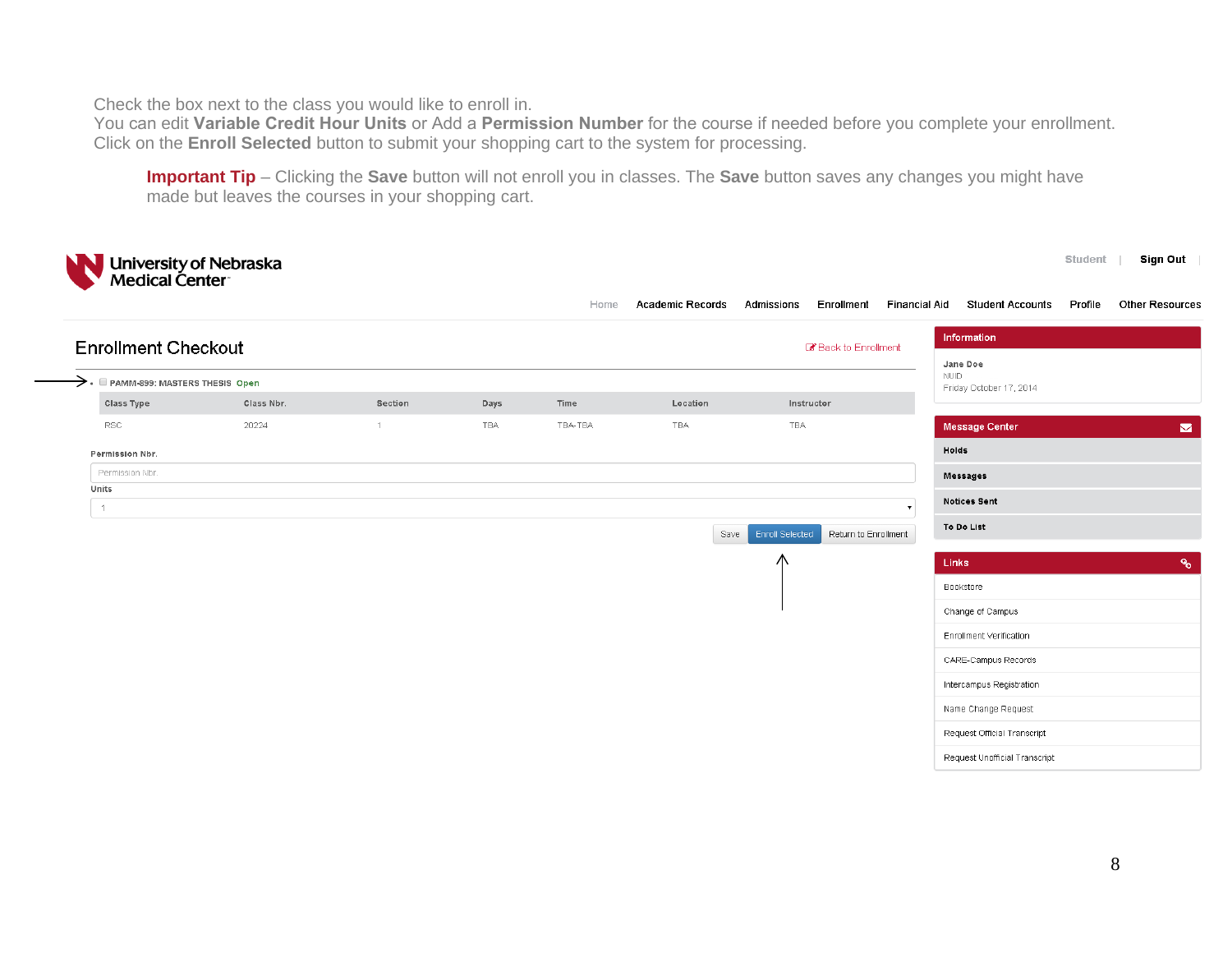Before you can finalize your enrollment, an Enrollment Disclaimer screen will appear. After reading the statement, click **I Understand** to continue the enrollment process.

| University of Nebraska<br>Medical Center                                                                                                                                                                                                                                                                                                                                                                   |      |                         |            |            |                   |                                                              | Student | Sign Out                   |
|------------------------------------------------------------------------------------------------------------------------------------------------------------------------------------------------------------------------------------------------------------------------------------------------------------------------------------------------------------------------------------------------------------|------|-------------------------|------------|------------|-------------------|--------------------------------------------------------------|---------|----------------------------|
|                                                                                                                                                                                                                                                                                                                                                                                                            | Home | <b>Academic Records</b> | Admissions | Enrollment | Financial Aid     | <b>Student Accounts</b>                                      | Profile | Other Resources            |
| <b>Enrollment Checkout</b><br>Back to Enrollment                                                                                                                                                                                                                                                                                                                                                           |      |                         |            |            |                   | Information<br>Jane Doe                                      |         |                            |
| Read the Statement Below Carefully                                                                                                                                                                                                                                                                                                                                                                         |      |                         |            |            | <b>NUID</b>       | Friday October 17, 2014                                      |         |                            |
| I understand that by submitting course registrations via MyRecords, I am considered officially enrolled and unless I complete the procedure to drop or withdraw completely, I am accountable for all tuition and related<br>fees for my classes. Failure to attend class meetings does not constitute withdrawal from the class and does NOT eliminate the obligation to pay all tuition and related fees. |      |                         |            |            |                   | Message Center                                               |         | $\blacksquare$             |
|                                                                                                                                                                                                                                                                                                                                                                                                            |      |                         |            | Cancel     | I Understand<br>Æ | Holds<br>Messages                                            |         |                            |
|                                                                                                                                                                                                                                                                                                                                                                                                            |      |                         |            |            |                   | <b>Notices Sent</b><br>To Do List                            |         |                            |
|                                                                                                                                                                                                                                                                                                                                                                                                            |      |                         |            |            |                   | Links                                                        |         | $\mathcal{P}_{\mathbf{0}}$ |
|                                                                                                                                                                                                                                                                                                                                                                                                            |      |                         |            |            |                   | Bookstore                                                    |         |                            |
|                                                                                                                                                                                                                                                                                                                                                                                                            |      |                         |            |            |                   | Change of Campus                                             |         |                            |
|                                                                                                                                                                                                                                                                                                                                                                                                            |      |                         |            |            |                   | Enrollment Verification<br>CARE-Campus Records               |         |                            |
|                                                                                                                                                                                                                                                                                                                                                                                                            |      |                         |            |            |                   | Intercampus Registration                                     |         |                            |
|                                                                                                                                                                                                                                                                                                                                                                                                            |      |                         |            |            |                   | Name Change Request                                          |         |                            |
|                                                                                                                                                                                                                                                                                                                                                                                                            |      |                         |            |            |                   | Request Official Transcript<br>Request Unofficial Transcript |         |                            |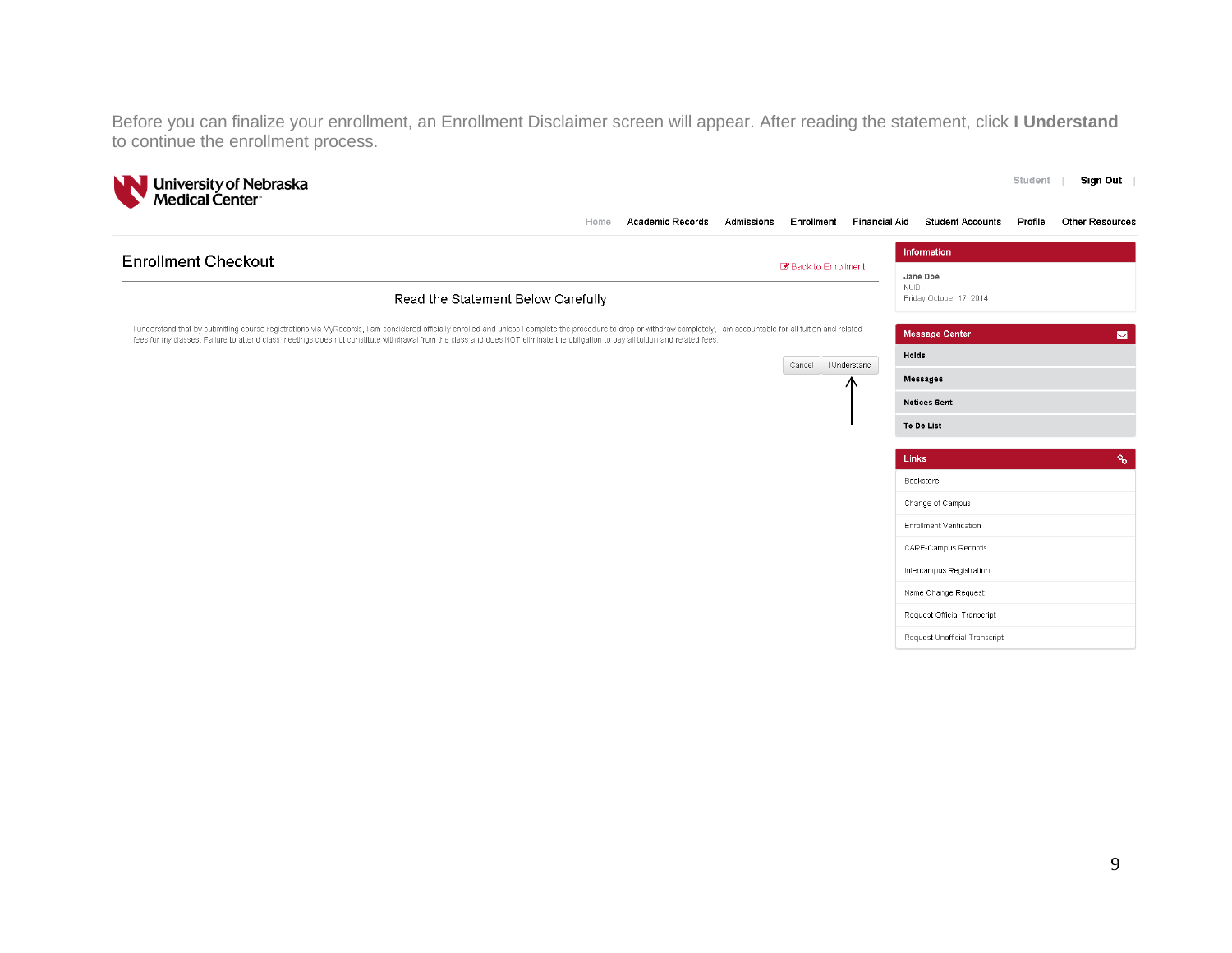Once the process has been completed, the system will confirm whether you were successful in registering for classes in your shopping cart. If you have multiple classes in your shopping cart, the system will confirm the status of each class. Carefully review any error messages you receive and take action to resolve the errors.

| NN<br>University of Nebraska<br>Medical Center                                  |                     |      |                         |            |                    |                          |                                                    | <b>Student</b> | Sign Out                   |
|---------------------------------------------------------------------------------|---------------------|------|-------------------------|------------|--------------------|--------------------------|----------------------------------------------------|----------------|----------------------------|
|                                                                                 |                     | Home | <b>Academic Records</b> | Admissions |                    | Enrollment Financial Aid | <b>Student Accounts</b>                            | Profile        | Other Resources            |
| <b>Enrollment Checkout</b>                                                      |                     |      |                         |            |                    |                          | Information                                        |                |                            |
|                                                                                 | Enrollment Messages |      |                         |            | Back to Enrollment |                          | Jane Doe<br><b>NUID</b><br>Friday October 17, 2014 |                |                            |
| ⊙ Success20224: PAMM-899 (RSC)<br>· This class has been added to your schedule. |                     |      |                         |            |                    |                          | Message Center                                     |                | $\blacksquare$             |
|                                                                                 |                     |      |                         |            |                    | Close                    | Holds                                              |                |                            |
|                                                                                 |                     |      |                         |            |                    |                          | Messages                                           |                |                            |
|                                                                                 |                     |      |                         |            |                    |                          | <b>Notices Sent</b>                                |                |                            |
|                                                                                 |                     |      |                         |            |                    |                          | To Do List                                         |                |                            |
|                                                                                 |                     |      |                         |            |                    |                          | Links                                              |                | $\mathcal{P}_{\mathbf{0}}$ |
|                                                                                 |                     |      |                         |            |                    |                          | Bookstore                                          |                |                            |
|                                                                                 |                     |      |                         |            |                    |                          | Change of Campus                                   |                |                            |
|                                                                                 |                     |      |                         |            |                    |                          | Enrollment Verification                            |                |                            |
|                                                                                 |                     |      |                         |            |                    |                          | CARE-Campus Records                                |                |                            |
|                                                                                 |                     |      |                         |            |                    |                          | Intercampus Registration                           |                |                            |
|                                                                                 |                     |      |                         |            |                    |                          | Name Change Request                                |                |                            |
|                                                                                 |                     |      |                         |            |                    |                          | Request Official Transcript                        |                |                            |
|                                                                                 |                     |      |                         |            |                    |                          | Request Unofficial Transcript                      |                |                            |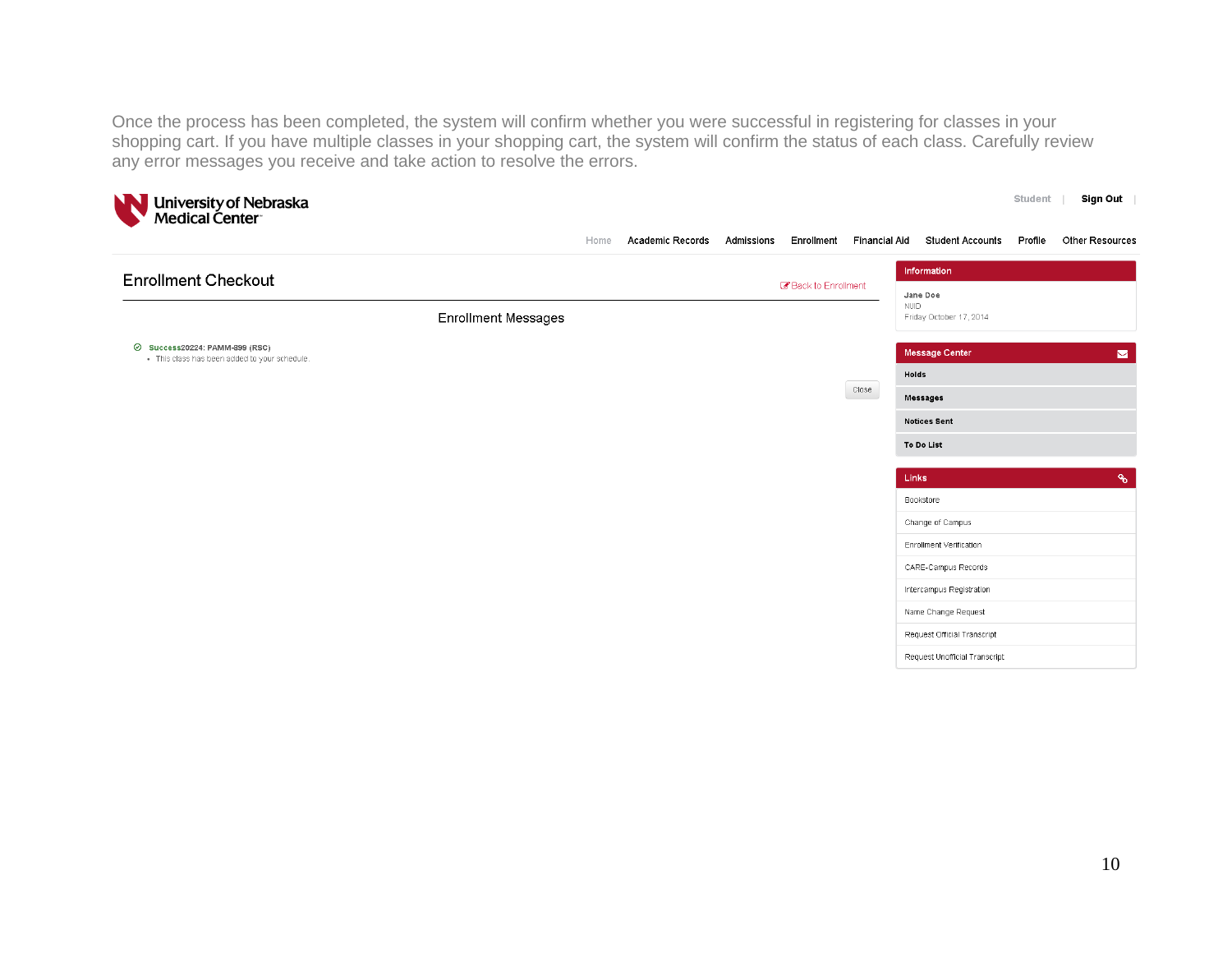## *To Drop a Class*

On the **Enrollment** tab, you will see the courses you are enrolled in for that term under the Enrolled Classes section. Click on the **Drop Class** link below the class to drop**.** 

|                                 | <b>NUNMC</b> MyRecords                                  |          |                  |                     |                                    | Sign Out<br>Student                                                                                                                       |
|---------------------------------|---------------------------------------------------------|----------|------------------|---------------------|------------------------------------|-------------------------------------------------------------------------------------------------------------------------------------------|
|                                 |                                                         | Home     | Academic Records | Admissions          | Enrollment<br><b>Financial Aid</b> | Other Resources<br><b>Student Accounts</b><br>Profile                                                                                     |
| <b>Enrollment</b>               |                                                         |          |                  |                     |                                    | <b>Information</b>                                                                                                                        |
| Fall 2019<br>Spring 2020        |                                                         |          |                  |                     |                                    | <b>NUID</b><br>Thursday October 31, 2019                                                                                                  |
| <b>Shopping Cart</b>            |                                                         |          |                  |                     |                                    | <b>Message Center</b><br>$\blacksquare$                                                                                                   |
| Class                           | Description                                             | Location | Instructor       | <b>Credit Hours</b> |                                    | <b>Holds</b>                                                                                                                              |
| BIOS-999-1 -                    | DOCTORAL DISSERTATION                                   | TBA      | TBA              | $\sqrt{1}$          |                                    | <b>Messages</b>                                                                                                                           |
|                                 | Search by Class Nbr., Subject Catalog Nbr., or Title    |          |                  |                     | Q Search                           | <b>Notices Sent</b>                                                                                                                       |
| Advanced Search                 |                                                         |          |                  |                     | Proceed to Enrollment Checkout     | <b>To Do List</b>                                                                                                                         |
| <b>Enrolled Classes</b>         |                                                         |          |                  |                     |                                    | <b>Change Of Status</b>                                                                                                                   |
| <b>Class Details</b> Drop Class | BIOS-999 1 DOCTORAL DISSERTATION (RSC) - 1 credit hours |          |                  |                     | $\mathcal{C}$ Print                | Complete this Change Of Status Form if you plan to request:<br>. Leave of Absence from UNMC<br>. Return from a Leave of Absence from UNMC |
| <b>Dropped Classes</b>          |                                                         |          |                  |                     |                                    | · Update Expected Graduation Term<br>o Withdraw from UNMC                                                                                 |
| No dropped classes              |                                                         |          |                  |                     |                                    |                                                                                                                                           |
|                                 |                                                         |          |                  |                     |                                    | $\delta$<br><b>Links</b>                                                                                                                  |
|                                 |                                                         |          |                  |                     |                                    | <b>UNMC Catalog</b>                                                                                                                       |
|                                 |                                                         |          |                  |                     |                                    | Diagnor                                                                                                                                   |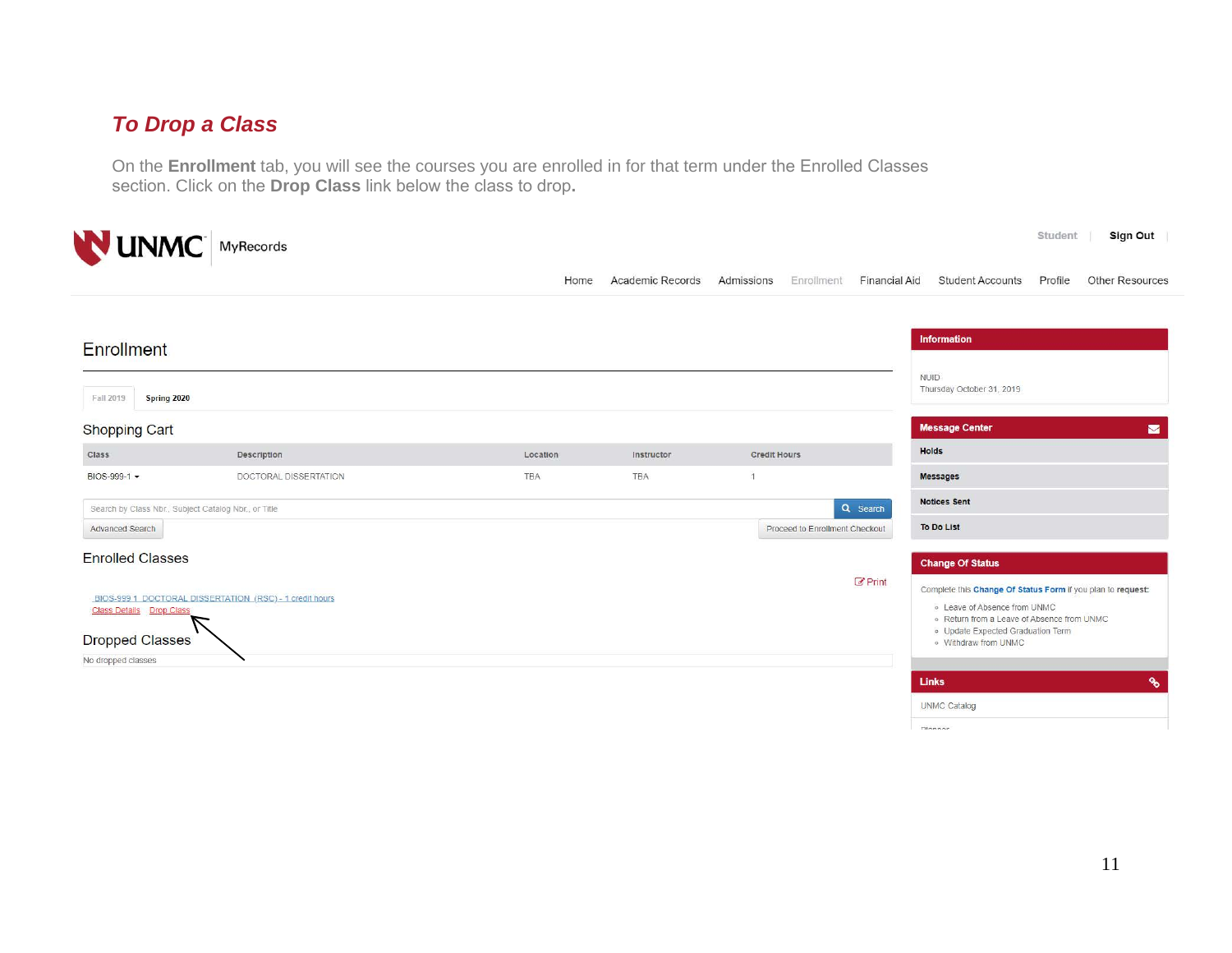After you click on **Drop Class,** you will be asked to confirm your selection. If everything is correct, click on the **Continue** button to submit your request to the system for processing.

| Enrollment<br>Financia<br>You are requesting to drop a class. Refer to the statement below for the refund<br>percentage that will apply should you proceed to drop the class today. Please be<br>aware that dropping below full-time status may reduce awarded federal financial aid<br>and may impact your future aid eligibility.<br>Click Continue to proceed with dropping the class.<br>Refunds are no longer available for this class.<br>Continue<br>Cancel | <b>Read Statement Carefully</b> | $\times$ |  |
|--------------------------------------------------------------------------------------------------------------------------------------------------------------------------------------------------------------------------------------------------------------------------------------------------------------------------------------------------------------------------------------------------------------------------------------------------------------------|---------------------------------|----------|--|
|                                                                                                                                                                                                                                                                                                                                                                                                                                                                    |                                 |          |  |
|                                                                                                                                                                                                                                                                                                                                                                                                                                                                    |                                 |          |  |
|                                                                                                                                                                                                                                                                                                                                                                                                                                                                    |                                 |          |  |
|                                                                                                                                                                                                                                                                                                                                                                                                                                                                    |                                 |          |  |

 $\mathbb{Z}$ Print